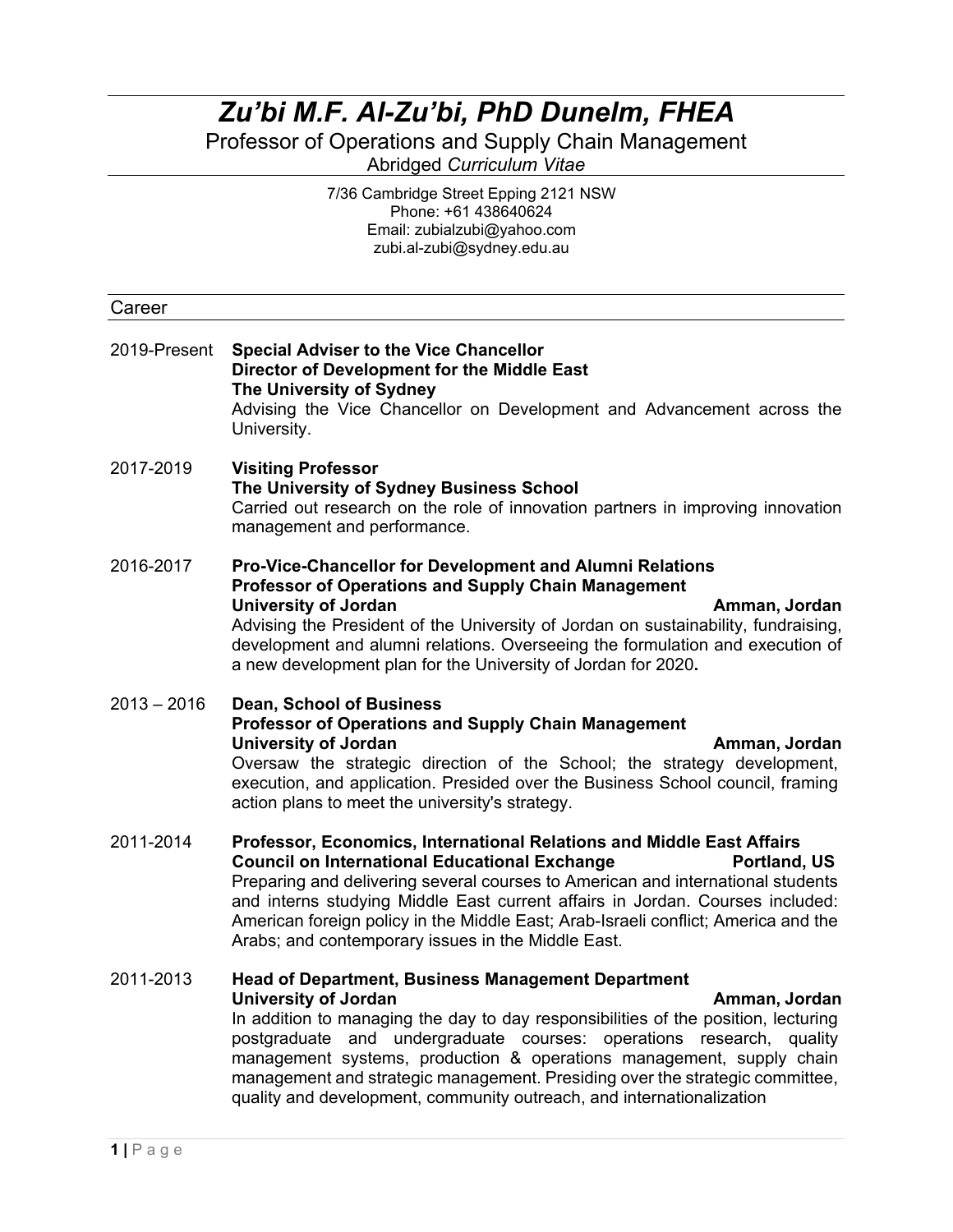|      | Masters of Business Administration, ranked first of 2002 class. Received 3 merit<br>-based financial awards, and carried out 4 empirical studies (Class A Research).                                                                                  |               |
|------|-------------------------------------------------------------------------------------------------------------------------------------------------------------------------------------------------------------------------------------------------------|---------------|
| 1999 | <b>BSc</b><br><b>Mu'tah University</b><br>Bachelor of Science, majoring in Business Management, ranked second of 1999<br>class. Headed the student council for 2 consecutive years, Dean's list 4 times,<br>received 2 merit- based financial awards. | Karak, Jordan |
|      | <b>Academic and Professional Awards and Activities</b>                                                                                                                                                                                                |               |
| 2018 | Distinguished Scholar Award, Arab Fund for Development                                                                                                                                                                                                | Kuwait        |
| 2015 | Best Researcher Award, The University of Jordan                                                                                                                                                                                                       | Jordan        |
| 2014 | Best Researcher Award, The University of Jordan                                                                                                                                                                                                       | Jordan        |

**New English School Amman-Jordan** New English School is one of Jordan's leading private schools. Taught business and economics for grades 9-12, supervised all teaching within the department

**School of Business, Durham University Construction Curriam, UK** 

Thesis title: *Collaboration in mass customisation: Exploring the impacts of* 

**University of Jordan Amman, Jordan**

**School of Business, the University of Jordan Amman-Jordan Amman-Jordan** management, production/operations management.

2004-2008 **Lecturer**

2009 – 2011 **Assistant Dean, Faculty of Business**

*suppliers and lead users*

community act initiatives to increase the collaboration between the faculty and the

Supporting the Dean in the daily running of the faculty and following up on the execution of the strategic plans set up by the faculty council. In addition, proposing

**Durham Business School, Durham University <b>Durham-UK** While a PhD candidate at the University, taught undergraduate and Masters courses in Business Research Methods, Operations Management, and Supply Chain Management. In addition to working as a senior tutor at St. Cuthbert College at the University.

### 2003-2004 **Lecturer**

Lecturing undergraduate courses in strategic management, supply chain

# 1999-2003 **Business Studies Head of Department**

Supervisors: Prof. Timothy Clark and Prof. Christos Tsinopoulos

### **Education**

2008 **PhD**

2002 **MBA** 

**2 |** Page

**University of Jordan Amman, Jordan Amman, Jordan Amman, Jordan Amman, Jordan Amman, Jordan Amman, Jordan Amman, Jordan Amman, Jordan Amman, Jordan Amman, Jordan Amman, Jordan Amman, Jordan Amman, Jordan Amman, Jordan Amma** 

local community, private sector, and international organizations.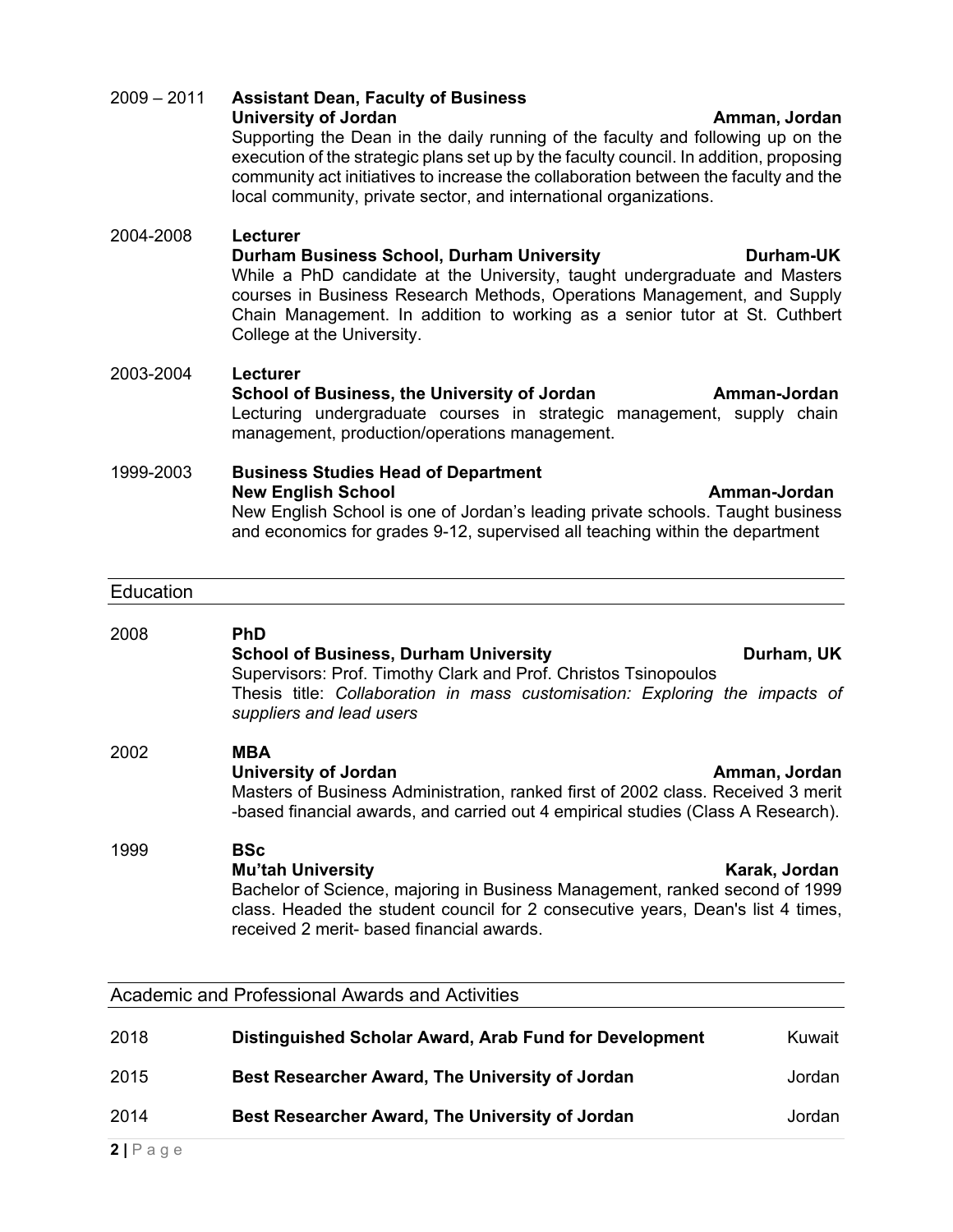| 2009                      | <b>Fellowship of the Higher Education Academy</b>                                | UK            |
|---------------------------|----------------------------------------------------------------------------------|---------------|
| 2008                      | <b>Best PhD Thesis, Durham Business School</b>                                   | UK            |
| 2007                      | <b>Ernst and Young Award for Best College President</b>                          | <b>UK</b>     |
| 2007                      | Best Research Paper, Northern Doctoral Training Network                          | <b>UK</b>     |
| 2006                      | Best Research Paper, Northern Doctoral Training Network                          | <b>UK</b>     |
| 2005                      | Most Valuable Contribution, Nissan Knowledge Transfer Program                    | <b>UK</b>     |
| 2005                      | <b>Best Research Proposal, Durham Business School</b>                            | <b>UK</b>     |
| <b>Professional Roles</b> |                                                                                  |               |
| 2016-2017                 | <b>CEO</b><br>Al-Quds Academy for Scientific Research (QASR)                     | Amman, Jordan |
| 2016                      | <b>Chief Scientist</b><br>Jordan Strategy Forum                                  | Amman, Jordan |
| 2011-2012                 | Co-author<br><b>Pearson Education</b>                                            | London, UK    |
| 2010-Present              | <b>Associate Editor</b><br>International Journal of Management and Business      | Maryland, USA |
| 2010-2016                 | <b>Senior Reviewer</b><br>Academy of Management Journal                          | New York, USA |
| 2010-2014                 | <b>Reviewer</b><br>Journal of Production Planning and Control (PPC)              | London, UK    |
| 2009-Present              | <b>Adjunct Professor</b><br><b>Council of International Educational Exchange</b> | Amman, Jordan |
| 2005-2007                 | <b>Graduate Common Room President</b><br><b>Ustinov College</b>                  | Durham, UK    |
| Consultation              |                                                                                  |               |

My twenty years' experience in consultancy work involves working with many governmental, private and non-governmental organizations. I have been contracted initially by the Food and Agriculture Organization-United Nations to provide consultancy to their operations in Iraq and training for their staff working between Jordan and Iraq. Consultancy work included supply chain management, logistics and project management.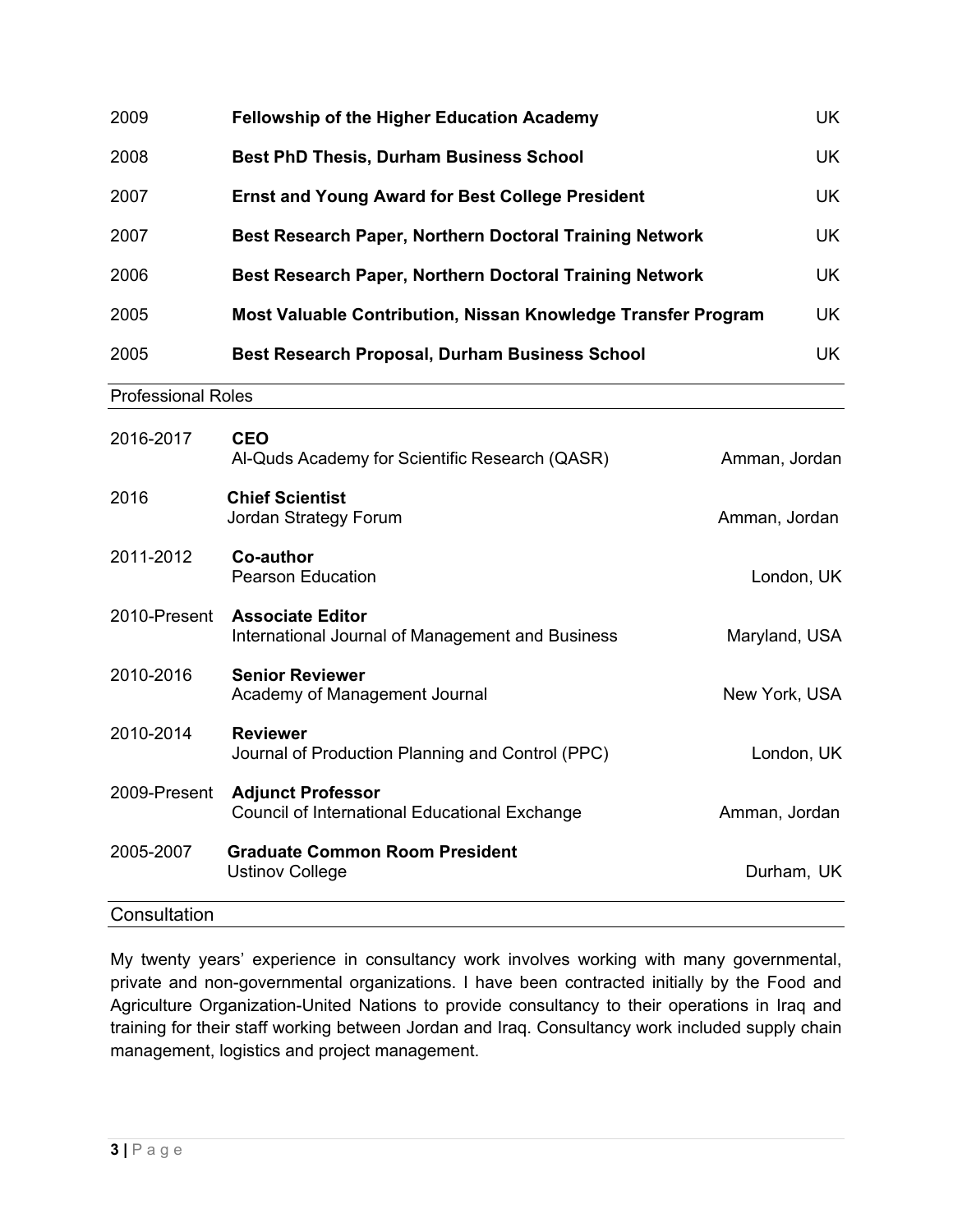### **Books**

- 1. Heizer, J.H.; Render, B; **Al-Zu'bi, Z.M.F.**, 2013, "Operations Management", Pearson Education Ltd, London, UK
- 2. **Al-Zu'bi, Z.M.F.**, 2010, "Collaboration in mass customisation: Exploring the impacts of suppliers and lead users", VDM Verlag, Saarbrücken, Germany
- 3. **Al-Zu'bi, Z.M.F.**, 2010, "Communications about Economy, Politics, and corruption", Columbia Global Centre | Amman, New York, USA

## **Journal Articles**

- 1. **Al-Zu'bi, Z.M.F.**, 2019, Examining the Role of Partners in Improving Innovation Performance. *Engineering Management Research;* 8(2), 64-72.
- 2. **Al-Zu'bi, Z.M.F.**, 2016, Collaboration with Suppliers and Lead Users in New Product Development and Open Innovation: Empirical Evidence from Jordanian Companies. *Engineering Management Research*; 5 (1), 32-42.
- 3. **Al-Zu'bi, Z.M.F.**, 2016, Investigating the Effect of External Alliances on Innovation Behavior in the European Union Industrial Sector. *American Journal of Operations Research*, 6, 105-112.
- 4. Awad, H., **Al-Zu'bi, Z.M.F.**, Abdallah, A.B., 2016, A Quantitative Analysis of the Causes of Drug Shortages in Jordan: A Supply Chain Perspective. *International Business Research*, 9(6), 53-63.
- 5. Shrafat, F; Akhorshaideh, A; Abdallah, A; **Al-Zu'bi, Z.M.F.**, 2016, Understanding Formality and Informality in Information System Pre-evaluation (ISIE) Process: Examining Case Research from an Actor Network Theory ANT Perspective, Journal of Management Research, 8(1), 77-109.
- 6. Shehadeh, R; **Al-Zu'bi, Z.M.F.**; Abdallah, A; Maqableh, M, 2016, Investigating Critical Factors Affecting the Operational Excellence of Service Firms in Jordan; Journal of Management Research, 8(1), 18-49.
- 7. **Al-Zu'bi, Z.M.F.**, 2015, Examining the Impact of Lean Practices on Flexibility Performance: The Moderating Effect of Environmental Dynamism. *Engineering Management Research*, 4(2), 54-69.
- 8. **Al-Zu'bi, Z.M.F.**, Tarawneh, E., Abdallah, A.B. and Fidawi, M.A., 2015, Investigating Supply Chain Integration Effects on Environmental Performance in the Jordanian Food Industry. *American Journal of Operations Research*, 5, 247-257.
- 9. Al-Ettayyem, R. and **Al-Zu'bi, Z.M.F.**, 2015, Investigating the effect of total quality management practices on organizational performance in the Jordanian banking sector, *International Business Research*, 8(3),1-12.
- 10. AL-Syaidh, N.H.J., Masa'deh, R.M.T., and **Al-Zu'bi, Z.M.F.**, 2015, Transformational leadership and its impact on the effectiveness of employees' behavior in the public and private Jordanian hospitals, *Jordanian Magazine in Business Management*, 11(1), 23-57.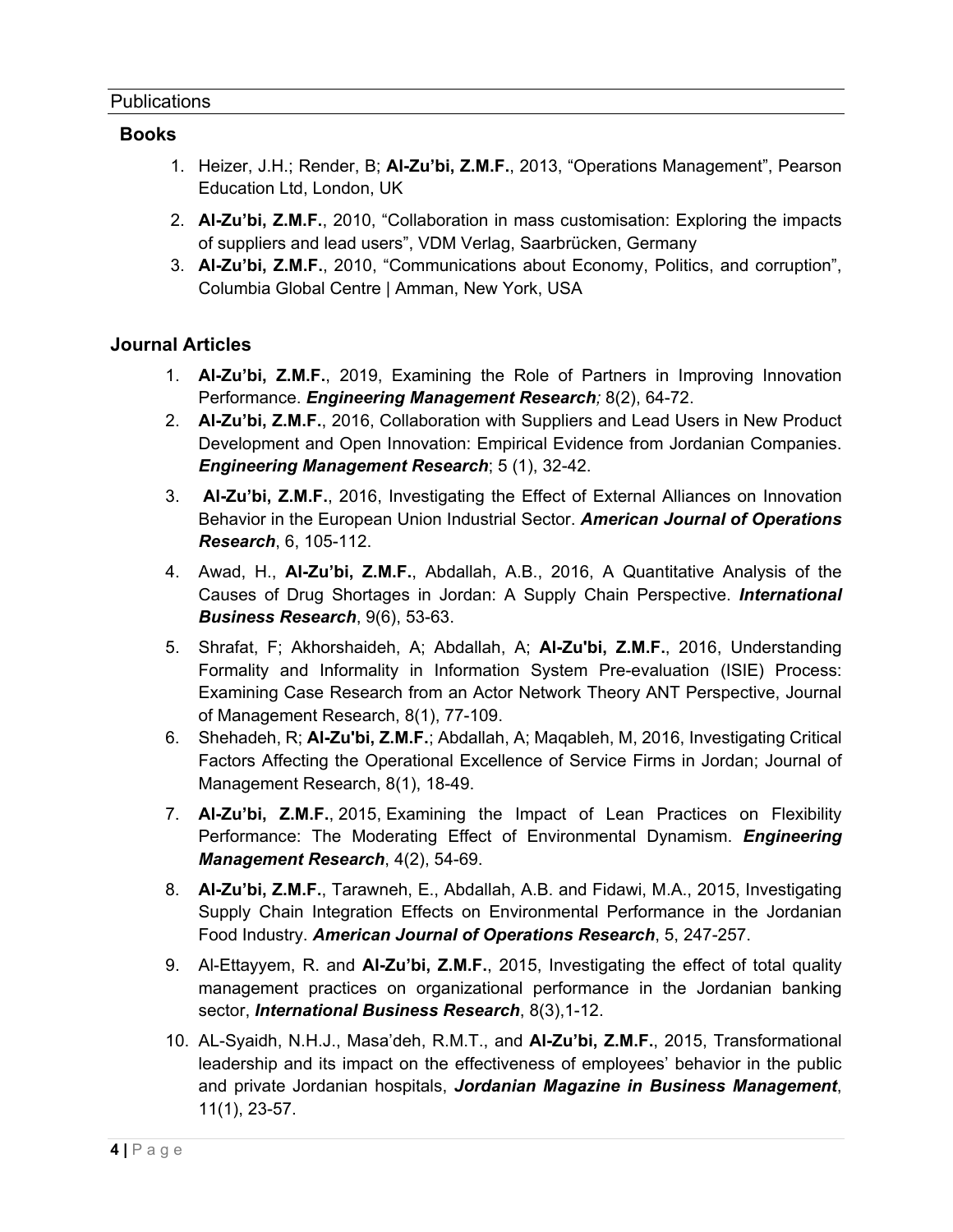- 11. **Al-Zu'bi, Z.M.F.**, Alshurideh, M., Abuhamed, A., and Ghannajeh, A.M., 2015, A qualitative analysis of product innovation in Jordan's pharmaceutical sector, *European Scientific Journal*. 11(4), 474-503.
- 12. **Al-Zu'bi, Z.M.F.**, Al-Dmour, H., Al-Shami, M., Nimri, R., 2015, Integrated Green Purchase Model: An Empirical Analysis on Jordan, *International Journal of Operations and Logistics Management,* 4(2), 139-151.
- 13. Abu-Assi, H.A., Al-Dmour, H.H., and **Al-Zu'bi, Z.M.F.**, 2014, Determinants of internet banking adoption in Jordan, *International Journal of Business and Management*, 9(12): pp.169-196.
- 14. Al-Dmour, R.H. and **Al-Zu'bi, Z.M.F.**, 2014, Factors motivating and inhibiting the practice of HRIS in business organizations: an empirical analysis, *International Business Research*, 7(7): pp.139-155.
- 15. Al-Duhaish, A., Alshurideh, M., Masa'deh, R., and **Al-Zu'bi, Z.M.F.**, 2014, The impact of the basic reference group usage on the purchasing decision of clothes (A field study of Saudi youth in Riyadh City), *Dirasaet*, 41(2): pp.205-221.
- 16. Al Hasan, R. and **Al-Zu'bi, Z.M.F.**, 2014, Evaluating the relationships between lean manufacturing dimensions and radical product innovation in the Jordanian pharmaceutical sector, *European Scientific Journal*, 10(28),230-258.
- 17. **Al-Zu'bi, Z.M.F.** and Khamees, B.A., 2014, Activity-based costing vs theory of constraints: an empirical study into their effect on the cost performances of NPD initiatives, *International Journal of Economics and Finance*, 6(12), 157-165.
- 18. Tsinopoulos, C., and **Al-Zu'bi, Z.M.F.**, 2014, Lead users, suppliers, and experts: the exploration and exploitation trade-off in product development", *International Journal of Technology Marketing*, 9(1), 6–20.
- 19. Al-Dmour, R., Love S., and **Al-Zu'bi, Z.M.F.**, 2013, Factors Influencing the Adoption of HRIS Applications: A Literature Review, *International Journal of Management and Business Studies (IJMBS)*, 3(4), 9-26.
- 20. Al-Dmour, H.**, Al-Zu'bi, Z.M.F.**, and Kakeesh. D., 2013, The Effect of Services Marketing Mix Elements on Customer-Based Brand Equity: An Empirical Study on Mobile Telecom Service Recipients in Jorda*n, International Journal of Business and Management*, 8(11), 13-26.
- 21. Al-Dmour, H., **Al-Zu'bi, Z.M.F.**, and Fahmawi A., 2013, The Inference of the Characteristics of Pharmaceutical Drug Advertising upon the level of Physicians' Acceptance of Drugs in Jordan, *International Journal of Business and Management*, 8(9), 63-87.
- 22. Sweis, R.J., El-Ghawi, H.J., Al-Saleh, N.A., **Al-Zu'bi, Z.M.F.**, and Obeidat, B.Y., Benchmarking of TQM: The Case of Hikma Pharmaceuticals Company, *Benchmarking: An International Journal.* 22(3), 488-504.
- 23. **Al-Zu'bi, Z.M.F.** and Tsinopoulos, C., 2012, An outsourcing model for lead users: an empirical investigation, *Production Planning & Control,* 1-10
- 24. **Al-Zu'bi, Z.M.F.** and Tsinopoulos, C., 2012, Suppliers versus lead users: examining their relative impact on product variety*, Journal of Product Innovation Management* 29(4): 667-680.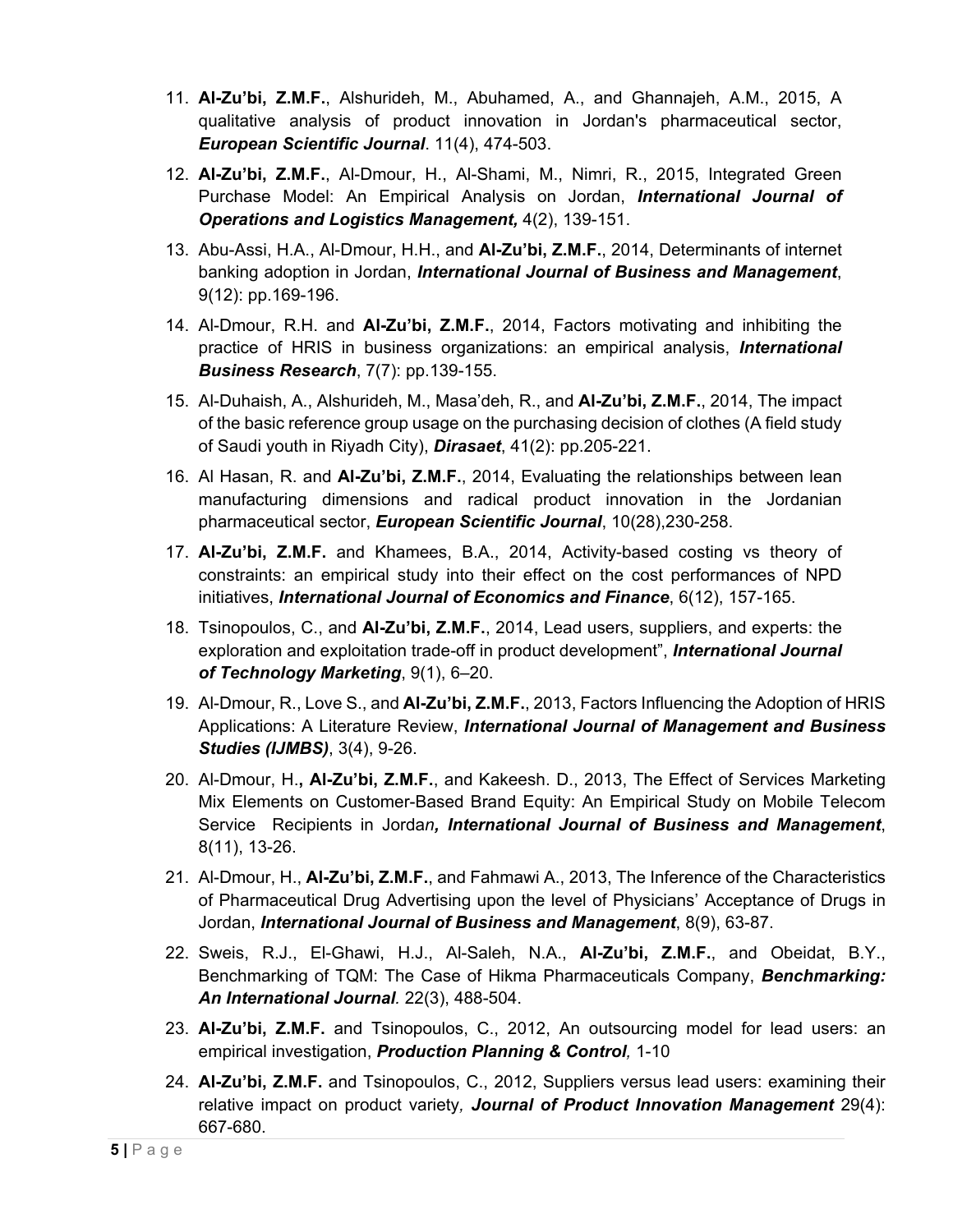- 25. Dahiyat, S.E. and **Al-Zu'bi, Z.M.F.**, 2012, The role of knowledge acquisition in facilitating customer involvement in product development: examining the mediation effect of absorptive capacity, *International Journal of Learning and Change*, 6(3-4): 171-206
- 26. **Al-Zu'bi, Z.M.F.**, Jaara, O. and Alshurideh, M., 2012, Investigating the Effect of Foreign Direct Investment Technology Transfer on Mass Customization Capability in Jordan's Manufacturing Sector, *International Research Journal of Finance and Economics*, 1(94): 79-90
- 27. Al-Jarrah, I., **Al-Zu'bi, Z.M.F.**, Jaara, O. and Alshurideh, M., 2012, Evaluating the impact of financial development on economic growth in Jordan. *International Research Journal of Finance and Economics*, 1(94): 123-139
- 28. Al-Azmi, N., Al-Lozi, M. and **Al-Zu'bi, Z.M.F.**, 2012, Theoretical perspective on the relationship between patients' attitudes toward service quality and their satisfaction, *European Journal of Economics, Finance and Administrative Sciences*, 54: 13-24
- 29. Alkalha, Z., **Al-Zu'bi, Z.M.F.**, Al-Dmour, H., Alshurideh, M. and Masa'deh, R., 2012, Investigating the effect of human resource policies on organizational performance: An empirical study on commercial banks operating in Jordan, *European Journal of Economics, Finance and Administrative Sciences*, 1(51): 94-102
- 30. **Al-Zu'bi, Z.M.F.**, Al-Lozi, M., Dahiyat, S., Alshurideh, M. and Al Majali, A., 2012, Examining the effect of quality management practices on product variety, *European Journal of Economics, Finance and Administrative Sciences*, 1(51): 1-19
- 31. Sweidan, G., Al-Dmour, H., **Al-Zu'bi, Z.M.F.** and Al-Dmour, R., 2012, The effect of relationship marketing on customer loyalty in the Jordanian pharmaceutical industry. *European Journal of Economics, Finance and Administrative Sciences*, 53: 153-172
- 32. Hadad, A.E., Al-Dmour, H. and **Al-Zu'bi, Z.M.F.**, 2012, Perceived service quality and customer satisfaction: an empirical investigation of the rebranded telecommunication companies in Jordan. *European Journal of Social Sciences*, 34(1): 118-137
- 33. Shannak, R.O., Ra'ed, M., **Al-Zu'bi, Z.M.F.**, Obeidat, B.Y., Alshurideh, M. and Altamony, H. 2012, A theoretical perspective on the relationship between knowledge management systems, customer knowledge management, and firm competitive advantage. *European Journal of Social Sciences,* 32 (4): 520-532
- 34. Al-Azmi, N., Al-Lozi, M. and **Al-Zu'bi, Z.M.F.**, Dahiyat, S.E., Masa'deh, R.M.T. 2012, Theoretical Patients Attitudes toward Service Quality and its Impact on their Satisfaction in Physical Therapy in KSA Hospitals. *European Journal of Social Sciences,* 34 (2): 300- 314
- 35. **Al-Zu'bi, Z.M.F.** and Tsinopoulos, C., 2011. Suppliers versus lead users: Examining their relative impact on product variety. *Journal of Product Innovation Management,* 29 (4): 667–680
- 36. Tsinopoulos, C. and **Al-Zu'bi, Z.M.F.**, 2011. Clockspeed effectiveness of lead users and product experts. *International Journal of Operations and Production Management*, 32(9): 1097-1118